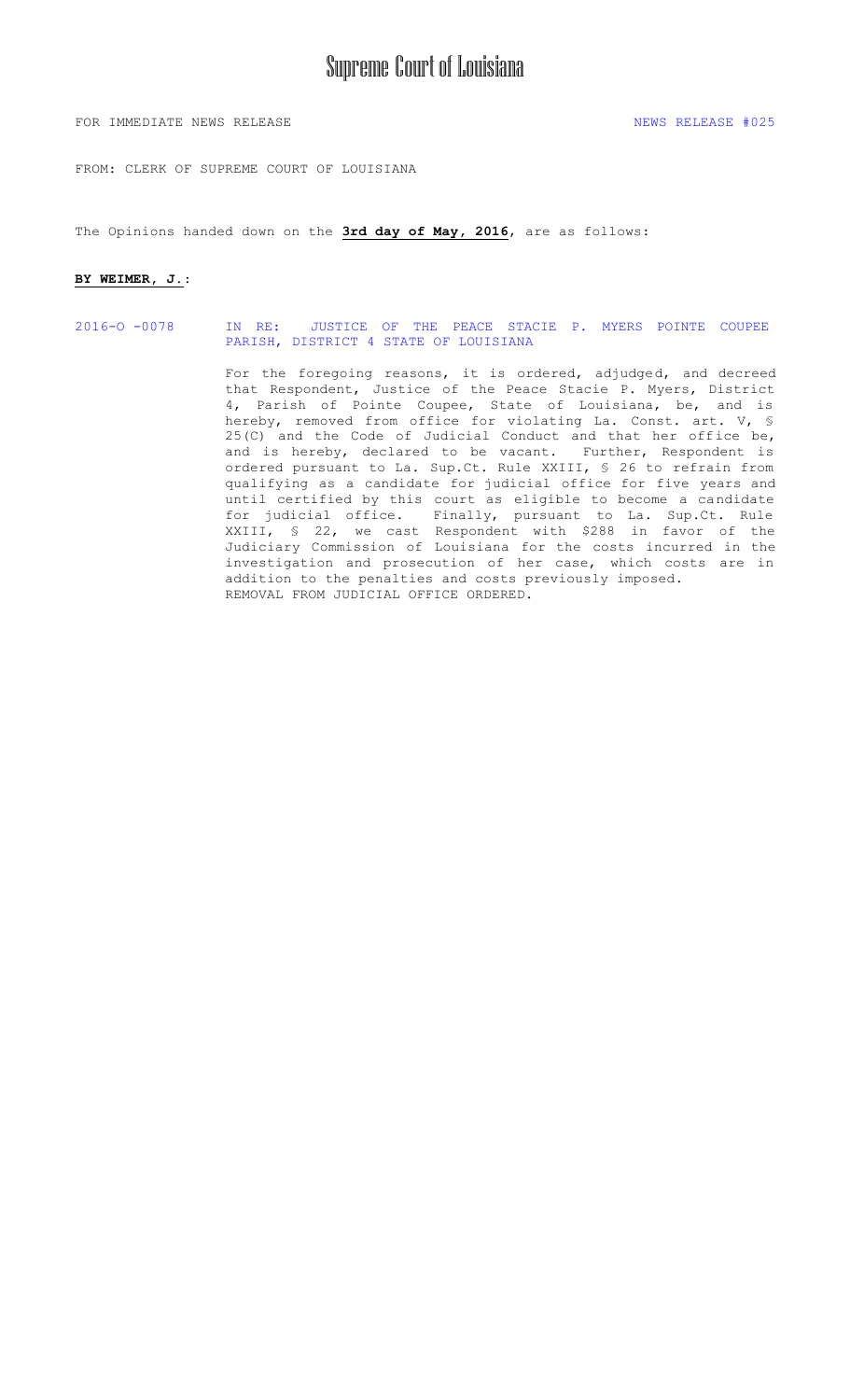### <span id="page-1-0"></span>**05/03/16**

## **SUPREME COURT OF LOUISIANA**

### **NO. 2016-O-0078**

# **IN RE: JUSTICE OF THE PEACE STACIE P. MYERS, POINTE COUPEE PARISH, DISTRICT 4, STATE OF LOUISIANA**

*JUDICIARY COMMISSION OF LOUISIANA*

## **WEIMER**, Justice.

This matter arises from a recommendation of the Judiciary Commission of Louisiana (Commission) for removal of a justice of the peace from office. This recommendation stems from the justice of the peace failing to comply with an order of this court to pay a civil penalty for violation of the financial reporting requirements imposed by law, and totally disregarding the actions and legal proceedings connected therewith. For the reasons set forth below, this court finds that the record establishes by clear and convincing evidence that the conduct of the justice of the peace, which was willful and deliberate, violated Canons 1 and 2(A) of the Code of Judicial Conduct, as well as the constitutional standard in La. Const. art. V, § 25(C). After considering the facts, circumstances, and applicable law, this court orders that she be removed from office, her office be declared vacant, and she be ordered to reimburse and pay the Commission \$288 in costs incurred in the investigation and prosecution of this case in addition to any costs and penalties previously imposed.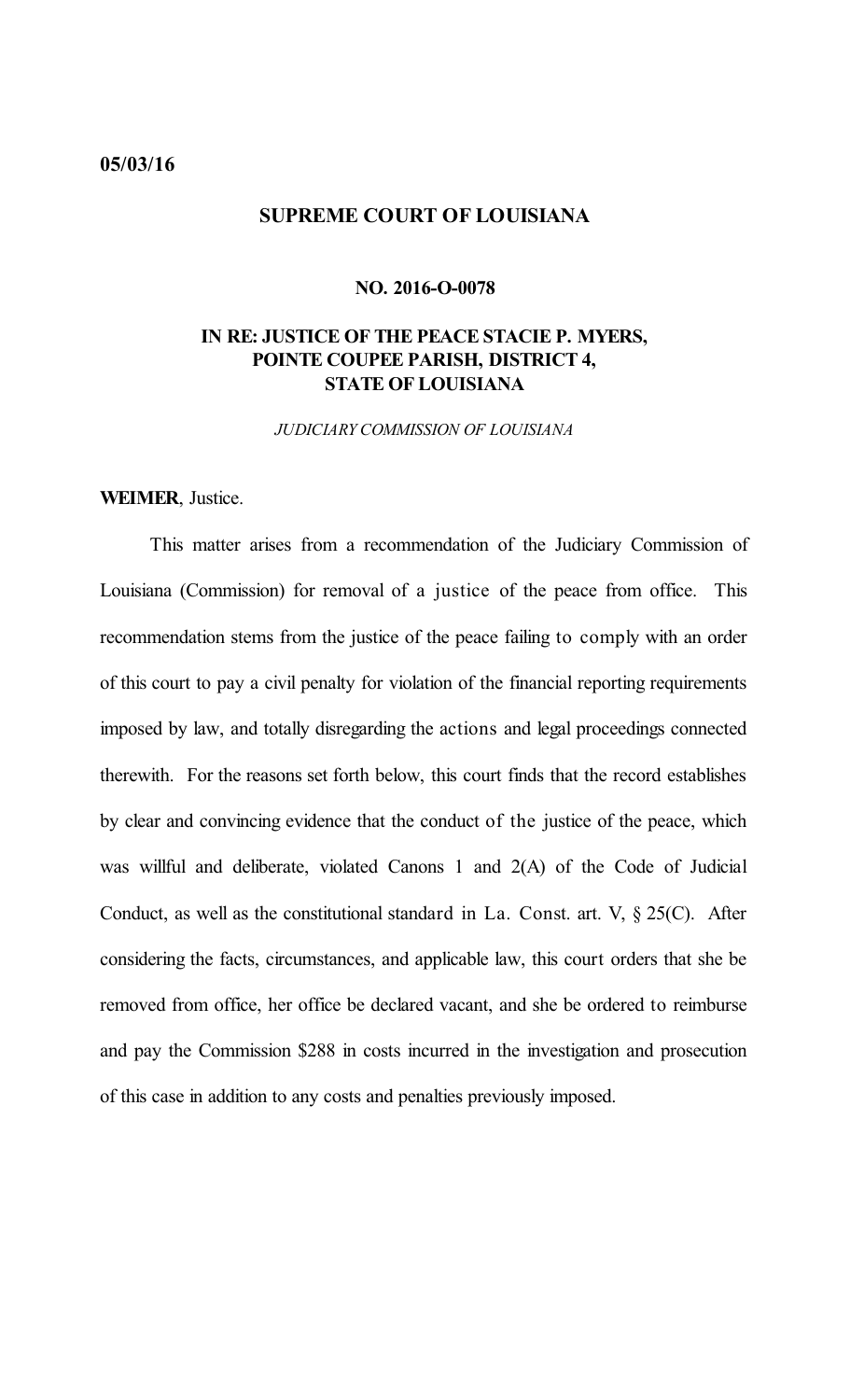## **FACTS AND PROCEDURAL HISTORY**

Stacie P. Myers (Respondent), a non-attorney, assumed the office of Justice of the Peace, District 4, of Pointe Coupee Parish on December 31, 2002. Her current term is set to expire on December 31, 2020. On December 4, 2012, this court imposed a \$1,500 civil penalty on Respondent for a willful and knowing violation of the financial reporting requirements of La. S.Ct. Rule XXXIX for calendar year 2010. 1 See **In re Myers**, 12-1500, p. 5, (La. 12/4/12), 105 So.3d 679, 682-83. Payment of this penalty was to be made no later than 30 days from the finality of the judgment. 2 See *id***.**

Despite repeated efforts by the Commission to contact Respondent regarding payment after the expiration of the 30-day period, the penalty remained unpaid. A letter dated January 30, 2013 advised Respondent that the payment of the penalty was past due, and Respondent was provided with payment instructions. On April 4, 2013, she was notified that the penalty payment was delinquent and advised her that failure to pay would result in the initiation of contempt or disciplinary proceedings or both. Based on Respondent's continued failure to pay, the Office of Special Counsel (OSC) informed Respondent in July 2013 that the Commission had, on its own motion, opened a file in this matter. Then, in October 2013, Respondent was advised that an investigation had been authorized concerning her failure to comply with the December 4, 2012 court order.

 $1$  The first financial statements required of justices of the peace by La. S.Ct. Rule XXXIX were due for calendar year 2009, to be filed no later than May 15, 2010. As of February 27, 2014, Rule XXXIX no longer requires annual financial statements from justices of the peace.

 $2 \text{ See } La$ . C.C.P. art. 2167(A) and (B). The parties had 14 days to apply to this court for a rehearing–until December 18, 2012, regarding this court's judgment of December 4, 2012. Absent a timely filed request for rehearing, the decision of this court became final and definitive.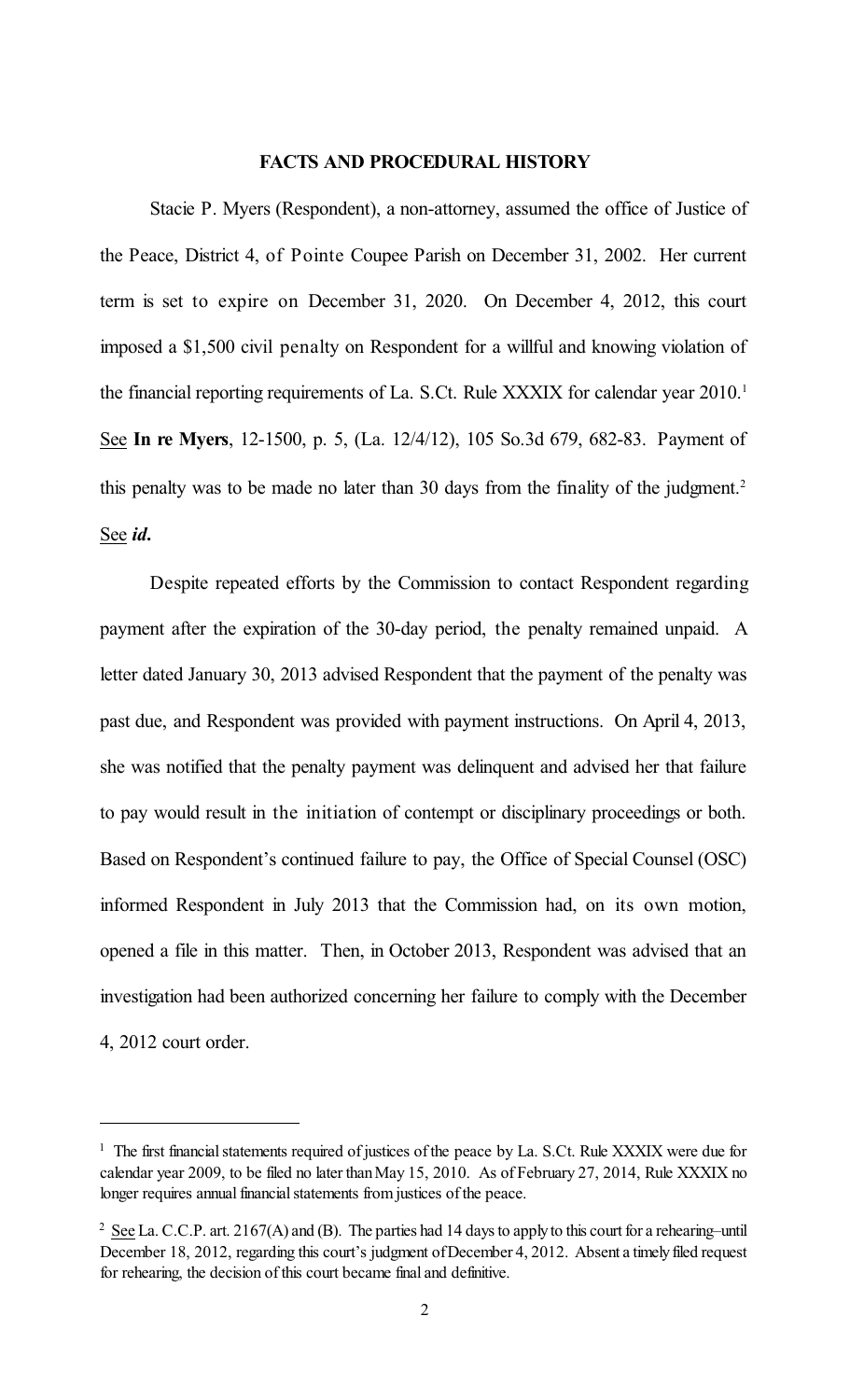Respondent was subpoenaed by the Commission to give a sworn statement in this matter on February 10, 2014. Based on Respondent's failure to appear for the sworn statement,<sup>3</sup> the Commission filed a formal charge against her on October 24, 2014, alleging that her conduct violated La. Const. art. V,  $\S 25(C)^4$  and Canons 1<sup>5</sup> and  $2(A)$ <sup>6</sup> of the Code of Judicial Conduct. Despite personal service of the formal charge, Respondent she did not file an answer.

Although a hearing subpoena was issued, Respondent did not attend the hearing before the hearing officer and was not represented by counsel.<sup>7</sup> Additionally, Respondent did not respond to the OSC's discovery requests and did not file a witness or exhibit list. The findings of fact and conclusions of law by the hearing officer are consistent with the facts previously recounted and resulted in a conclusion that Respondent violated Canons 1 and 2(A) of the Code of Judicial Conduct, as well as La. Const. art. V,  $\S 25(C)$ . Respondent was then ordered to appear before the

<sup>&</sup>lt;sup>3</sup> Respondent also failed to respond to letters from the OSC dated July 12, 2013, December 18, 2013, and January 8, 2014.

<sup>&</sup>lt;sup>4</sup> In pertinent part, La. Const. art. V,  $\S 25(C)$  provides:

Onrecommendationofthe judiciary commission, the supreme court maycensure, suspend with or without salary, remove from office, or retire involuntarily a judge for willful misconduct relating to his official duty, willful and persistent failure to perform his duty, persistent and public conduct prejudicial to the administration of justice that brings the judicial office into disrepute, conduct while in office which would constitute a felony, or convictionofa felony. Onrecommendationofthe judiciarycommission, the supreme court may disqualify a judge from exercising any judicial function, without loss of salary, during pendency of proceedings in the supreme court.

 $5$  In pertinent part, Canon 1 provides that "[a] judge ... shall personally observe, high standards of conduct so that the integrity and independence of the judiciary may be preserved."

 $6 \text{ Canon } 2(A)$  provides that "[a] judge shall respect and comply with the law and shall act at all times in a manner that promotes public confidence in the integrity and impartiality of the judiciary."

 $\frac{1}{2}$  Service information for the subpoena related to the hearing before the hearing officer is not in the record.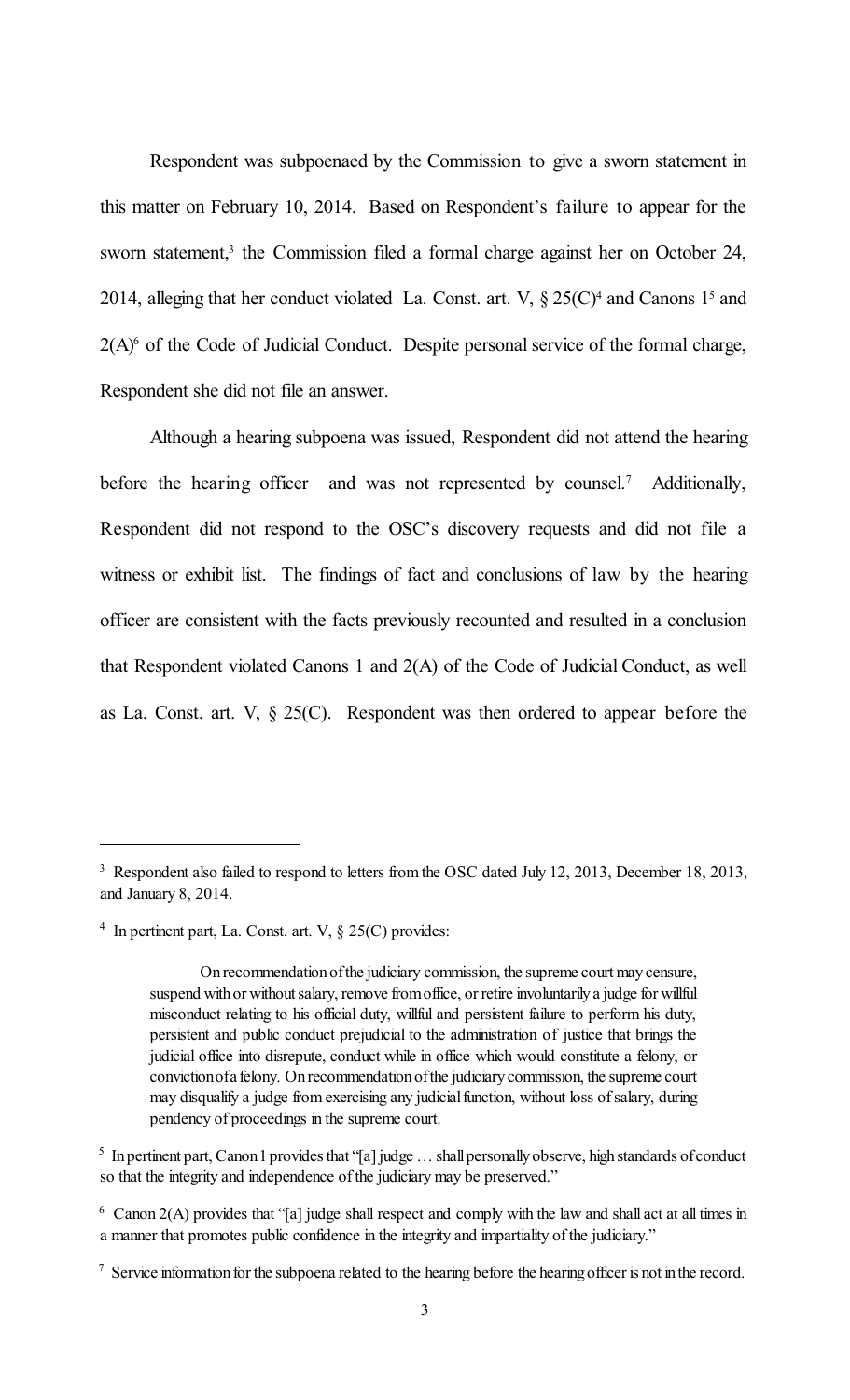Commission on August 21, 2015, for questioning concerning this matter. 8 Respondent not only failed to appear before the Commission on that date, she also did not take advantage of the opportunity afforded to file a post-hearing brief with the Commission.

Subsequently, the Commission found that, despite being given adequate notice, Respondent failed to abide by the court order and deliberately chose not to participate in or explain her conduct at the hearing before the Commission. Based on her conduct, Respondent was found to have violated Canons 1 and 2(A) of the Code of Judicial Conduct and La. Const. art. V, § 25(C). After examining the factors set forth in In re Chaisson, 549 So.2d 259 (La. 1989),<sup>9</sup> the Commission (finding no middle ground for redressing Respondent's serious and persistent misconduct) concluded the appropriate sanction in this case was removal from office, as recommended by the OSC. The Commission also recommended that Respondent be ordered to reimburse and pay to the Commission \$288 in hard costs. Upon the filing of its recommendation

<sup>&</sup>lt;sup>8</sup> The order was sent to Respondent's address by both certified and first class mail. The mailing sent by certified mail was signed for by Respondent on July 20, 2015. The mailing sent by first class mail was not returned to the Commission. Any question regarding the lack of proof as to notice of the hearing before the hearingofficer concerningthe service ofthe related subpoena is remedied by the proof of notice ofthe subsequent proceedings before the Commissions.

<sup>&</sup>lt;sup>9</sup> In In re Chaisson, this court approved a non-exclusive list of factors to be considered in disciplining a judge:

<sup>(</sup>a) whether the misconduct is an isolated instance or evidenced a pattern of conduct; (b) the nature, extent and frequencyof occurrence of the acts of misconduct; (c) whether the misconduct occurred inor out of the courtroom; (d) whether the misconduct occurred in the judge's official capacity or in his private life; (e) whether the judge has acknowledged or recognized that the acts occurred; (f) whether the judge has evidenced an effort to change or modify his conduct; (g) the length of service on the bench; (h) whether there have been prior complaints about this judge; (i) the effect the misconduct has upon the integrity of and respect for the judiciary; and (j) the extent to which the judge exploited his position to satisfy his personal desires.

**In re Chaisson**, 549 So.2d at 266 (quoting **Matter of Deming**, 736 P.2d 639, 659 (Wash. 1987)).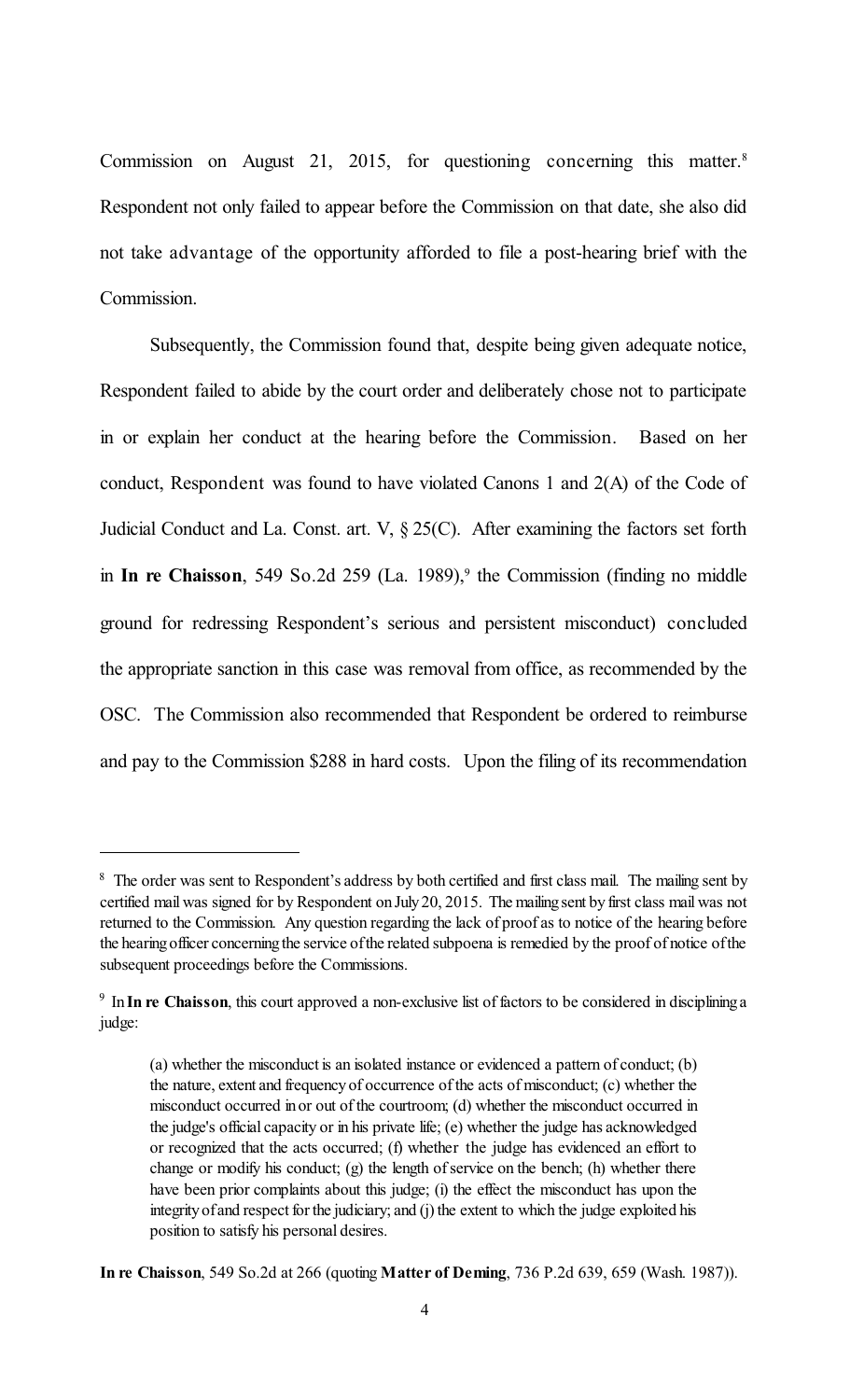in this court, the matter was set on this court's docket for oral argument pursuant to La. S.Ct. Rule XXIII, § 14. Respondent did not file a brief or attend oral argument.

#### **DISCUSSION**

Article V,  $\S 25(C)^{10}$  of the Louisiana Constitution vests this court with exclusive original jurisdiction in judicial disciplinary proceedings and provides the substantive grounds for disciplinary action against a judge. **In re Freeman**, 08-1820, p. 10 (La. 12/2/08), 995 So.2d 1197, 1204. A justice of the peace is also governed by the same constitutions and laws that govern all courts and judges of this state. **In re Justice of the Peace Alfonso**, 07-0120, p. 7 (La. 5/22/07), 957 So.2d 121, 125. Pursuant to its supervisory authority, this court adopted the Code of Judicial Conduct, which is binding on all judges, including justices of the peace.<sup>11</sup> See In re Justice of the **Peace Cook**, 05-0783, p. 5 (La. 6/29/05), 906 So.2d 420, 424. The Code of Judicial Conduct supplements the constitution's substantive grounds for disciplinary action against a judge. **In re Freeman**, 08-1820 at 10, 995 So.2d at 1204.

A review of the record establishes by clear and convincing evidence<sup>12</sup> that Respondent failed to comply with the December 4, 2012 order of this court, repeatedly disregarded numerous efforts by the Commission to resolve this matter, and intentionally chose not to participate in these disciplinary proceedings. Respondent's noncompliance with the court order was "willful and knowing" as found by the Commission. There can be no doubt that Respondent knew or should have known

<sup>&</sup>lt;sup>10</sup> Quoted *supra*.

<sup>&</sup>lt;sup>11</sup> An unnumbered section of the code entitled "Compliance with the Code of Judicial Conduct" provides that "anyone, whether or not a lawyer …who is a justice of the peace, is a judge for the purpose of the Code," and that "[a]ll judges shall comply with th[e] Code."

<sup>&</sup>lt;sup>12</sup> Before this court can impose discipline, the charge against a judge must be proven by clear and convincing evidence. **In re Johnson**, 04-2973, p. 7 (La. 6/3/05), 903 So.2d 408, 413.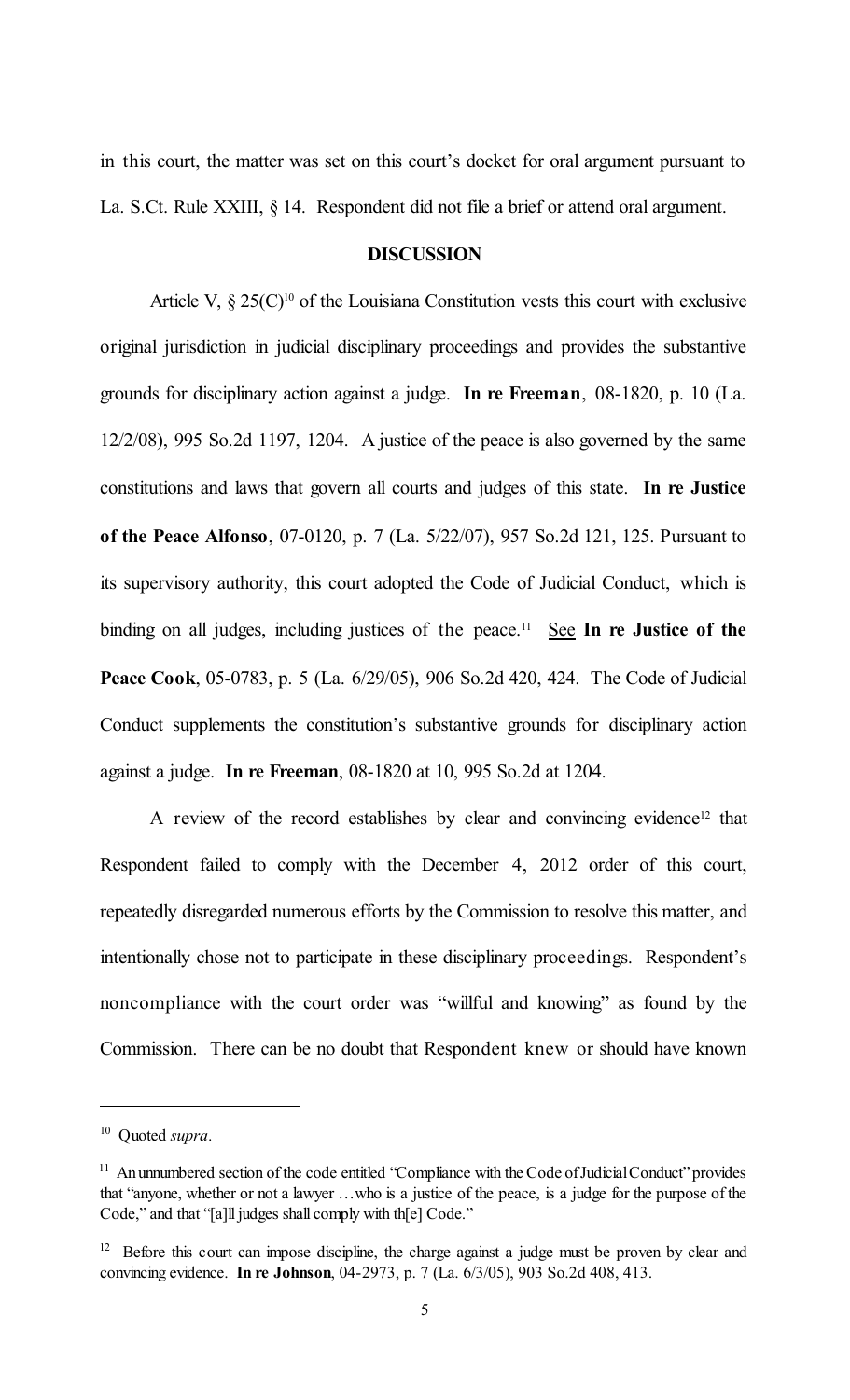of the need to abide by the order of this court requiring payment of the \$1,500 penalty.<sup>13</sup> Respondent also made a conscious, purposeful choice not to claim mail that she knew came from the Commission. In sum, while acting in her official capacity as a justice of the peace, Respondent decided to violate a court order and ignored the Commission following her failure to comply with the law.

By refusing to comply with this court's December 4, 2012 order and her total disregard for the efforts of the OSC and Commission to obtain compliance therewith, Respondent did not "observe ... high standards of conduct" as required by Canon 1 of the Code of Judicial Conduct. By her conduct she also failed to "respect and comply with the law" or "act ... in a manner that promotes public confidence in the integrity … of the judiciary" as required by Canon 2(A) of the Code of Judicial Conduct. Respondent's noncompliance with the order of this court requiring payment of the \$1,500 penalty and her refusal to participate at any stage in the instant disciplinary proceedings also amounts to "willful misconduct relating to [her] official duty" and "willful and persistent failure to perform [her] duty." See La. Const. art. V, § 25(C). Respondent's conduct also constitutes "persistent public conduct prejudicial to the administration of justice that brings the judicial office into disrepute." *Id*. Accordingly, Respondent violated La. Const. art. V, § 25(C) and the Code of Judicial Conduct Canons 1 and 2(A).

Relative to discipline, the Commission has recommended that Respondent be removed from judicial office.<sup>14</sup> A review of the facts and circumstances in this case

<sup>&</sup>lt;sup>13</sup> "Wilful disobedience of any lawful judgment, order, mandate, writ, or process of the court" constitutes a constructive contempt of court. La. C.C.P. art. 224.

<sup>&</sup>lt;sup>14</sup> This court's authority to remove a judicial officer from office can be invoked only upon the Commission's recommendation. La. Const. art. V, § 25(C); see **In re Hunter**, 02-1975, p. 11 (La. 8/19/02), 823 So.2d 325, 333.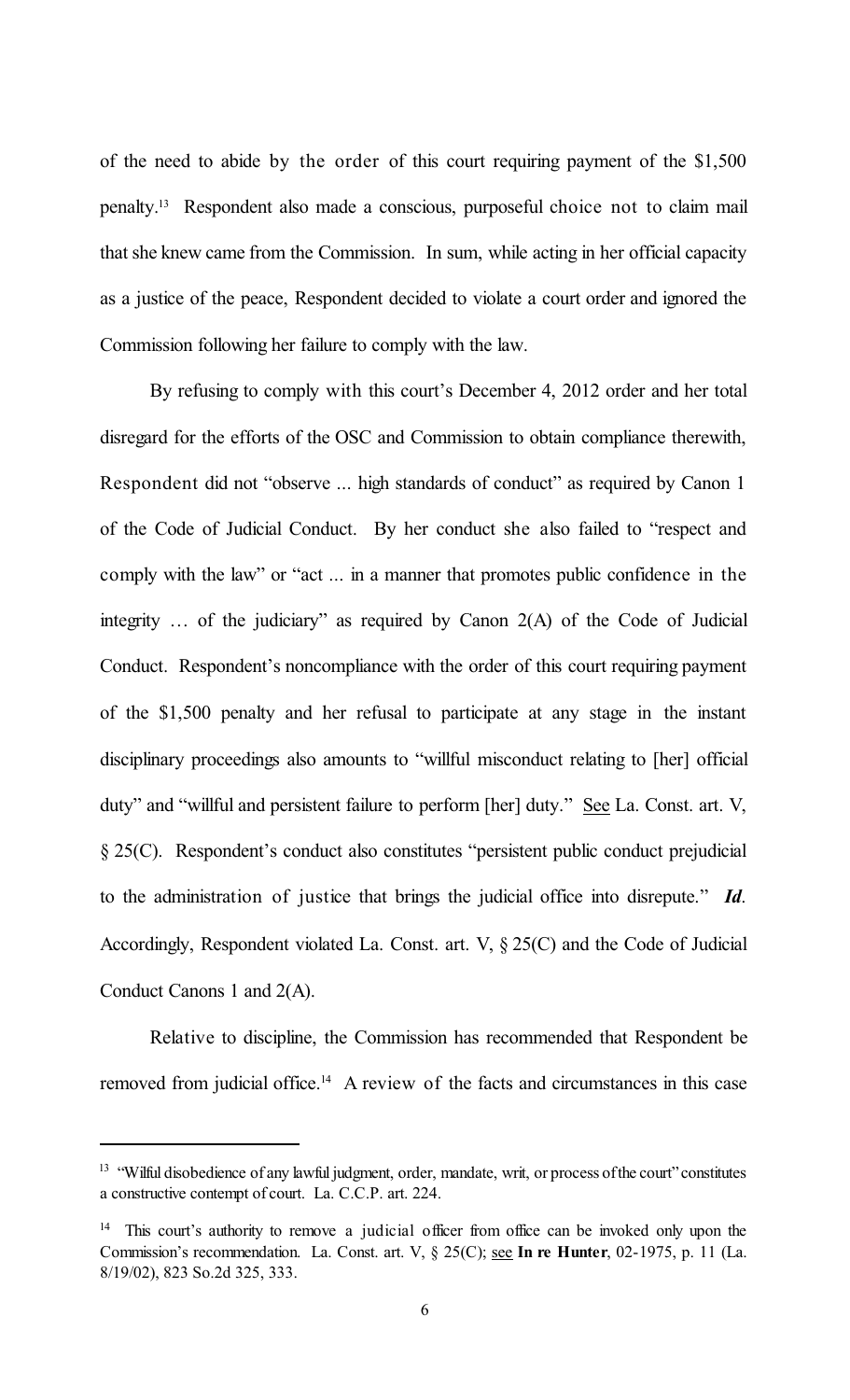supports the Commission's recommendation of removal from office as an appropriate sanction in this case.

As observed by the Commission, Respondent, who had been in office for approximately 10 years when this matter arose, was previously sanctioned by this court three times for failing to comply with the laws governing financial reporting related to the office she holds.<sup>15</sup> Her noncompliance with one of those sanctions–a December 4, 2012 order of this court to pay a civil penalty in the amount of \$1,500–prompted multiple attempts by the Commission to collect the penalty, an investigation, the filing of a formal charge, and the disciplinary proceedings currently before this court. In light of her deliberate noncompliance with the December 4, 2012 court-ordered penalty and her intentional disregard of the correspondence, notices, subpoenas, and legal proceedings related to her noncompliance with that order,<sup>16</sup> this court is convinced that Respondent's repeated failure to comply with the December 4, 2012 order of this court will not be remedied.

Extremely troubling is the fact that Respondent has continued to exhibit blatant disregard for financial reporting requirements for her office imposed by law, an order of this court, and the numerous efforts by the Commission to enforce the court-ordered penalty. Unfortunately, the complete abrogation of her responsibility leaves this court without a choice.

 $15$  See In re Myers, 12-1500 at 4-5, 105 So.3d at 682-83 (assessed a \$1,500 penalty for her second willfuland knowingviolationofRule XXXIX);**Inre Myers**, 11-0874, pp. 8-10 (La. 10/25/11), 74 So.3d 672, 678-79 (assessed a \$500 penalty for her first willfuland knowing violation of La. S.Ct. Rule XXXIX); **In re Myers**, 14-1528, p. 8 (La. 10/15/14), 156 So.3d 11, 14 (suspended from office without pay for 12 months for failing to file sworn annual financial statements with the Louisiana Legislative Auditor, as required by La. R.S. 24:514, for the calendar years 2007, 2008, and 2009).

<sup>&</sup>lt;sup>16</sup>Respondent failed to: (1) respond to three letters from the OSC, (2) comply with a subpoena to appear for a sworn statement, (3) file an answer to the formal charge, (4) respond to OSC's discovery requests, (5) file a witness or exhibit list, (6) appear for the hearing before the hearing officer, (7) appear for post-hearing proceedings before the Commission, and (8) file a post-hearing brief with the Commission, although she was given the opportunity to do so.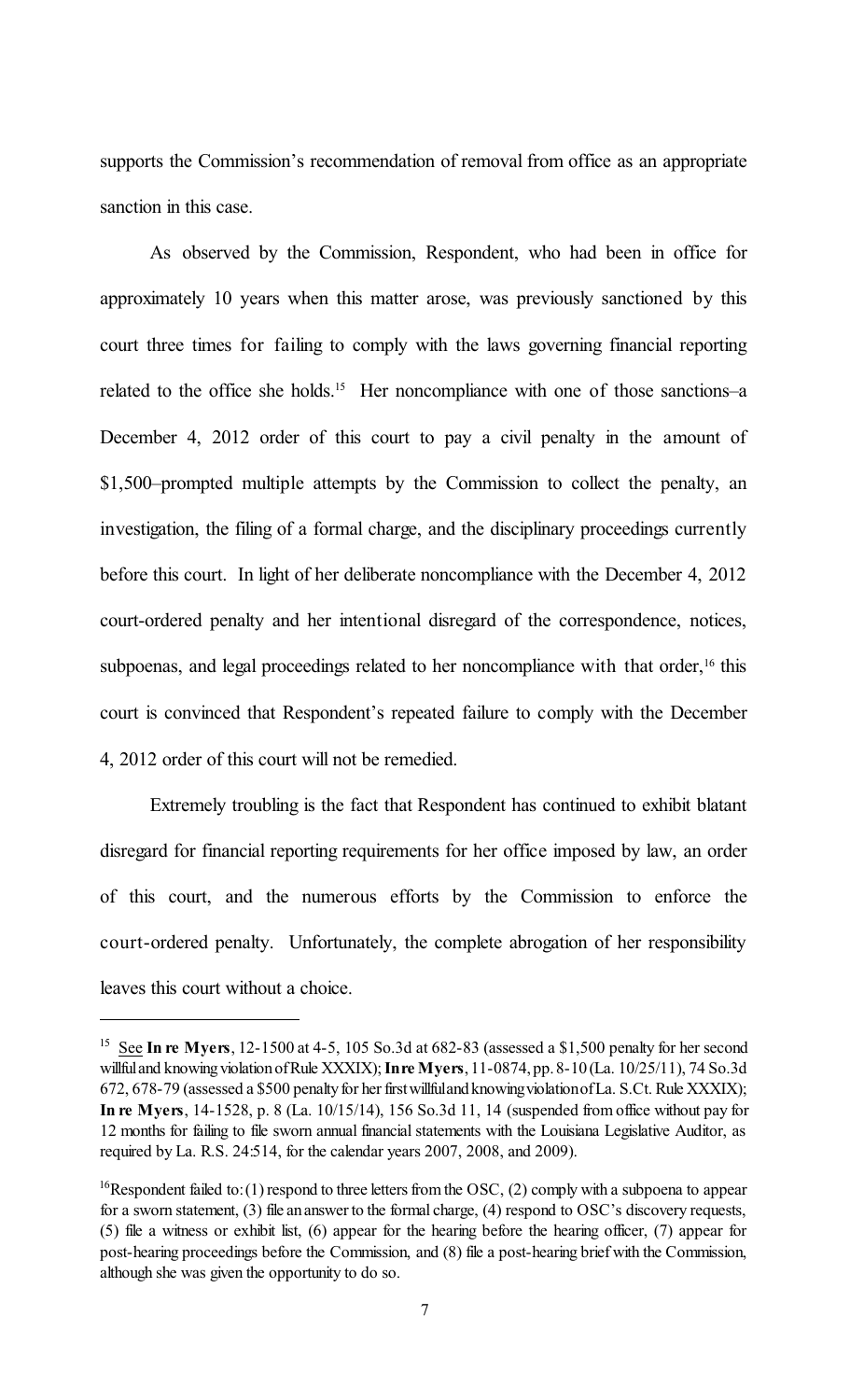A judicial officer who refuses to abide by the law and refuses to comply with a court order is not worthy of holding the title of judge and sitting in judgment of others. A judgment issued by a judicial officer who refuses to respect the law or an order of a court will not be respected. Allowing a judicial officer, who refuses to follow the law and to abide by an order of this court, to remain in office would be a disservice to the public, to the litigants that appear before that judicial officer, and to our system of justice. Multiple opportunities have been afforded to this justice of the peace to avoid this result. However, she has failed to provide an explanation for her recalcitrance to consider in mitigation. This court cannot countenance a judicial officer who, although given every opportunity to avoid being sanctioned, ignored all attempts to resolve this matter. Respondent's misconduct is so prejudicial to the administration of justice that she cannot be allowed to remain on the bench. Any discipline less than removal would undermine the judicial discipline process and diminish the integrity of the judiciary. 17

In making the determination that the most severe sanction is necessary, this court is mindful that "removal of a judge is a task we pursue cautiously, and only after painstaking evaluation and careful contemplation, remembering that the electorate can only be served by those who are faithful to the solemn oath of office, the constitution, and the Canons of the Code of Judicial Conduct." See **In re Hughes**, 03-3408, p. 61 (La. 4/22/04), 874 So.2d 746, 788. Notably, Respondent has been holding this position without the ability to serve the public due to the 12-month suspension ordered

<sup>&</sup>lt;sup>17</sup> See **In re Huckaby**, 95-0041 at 7-8, 656 So.2d at 296-97.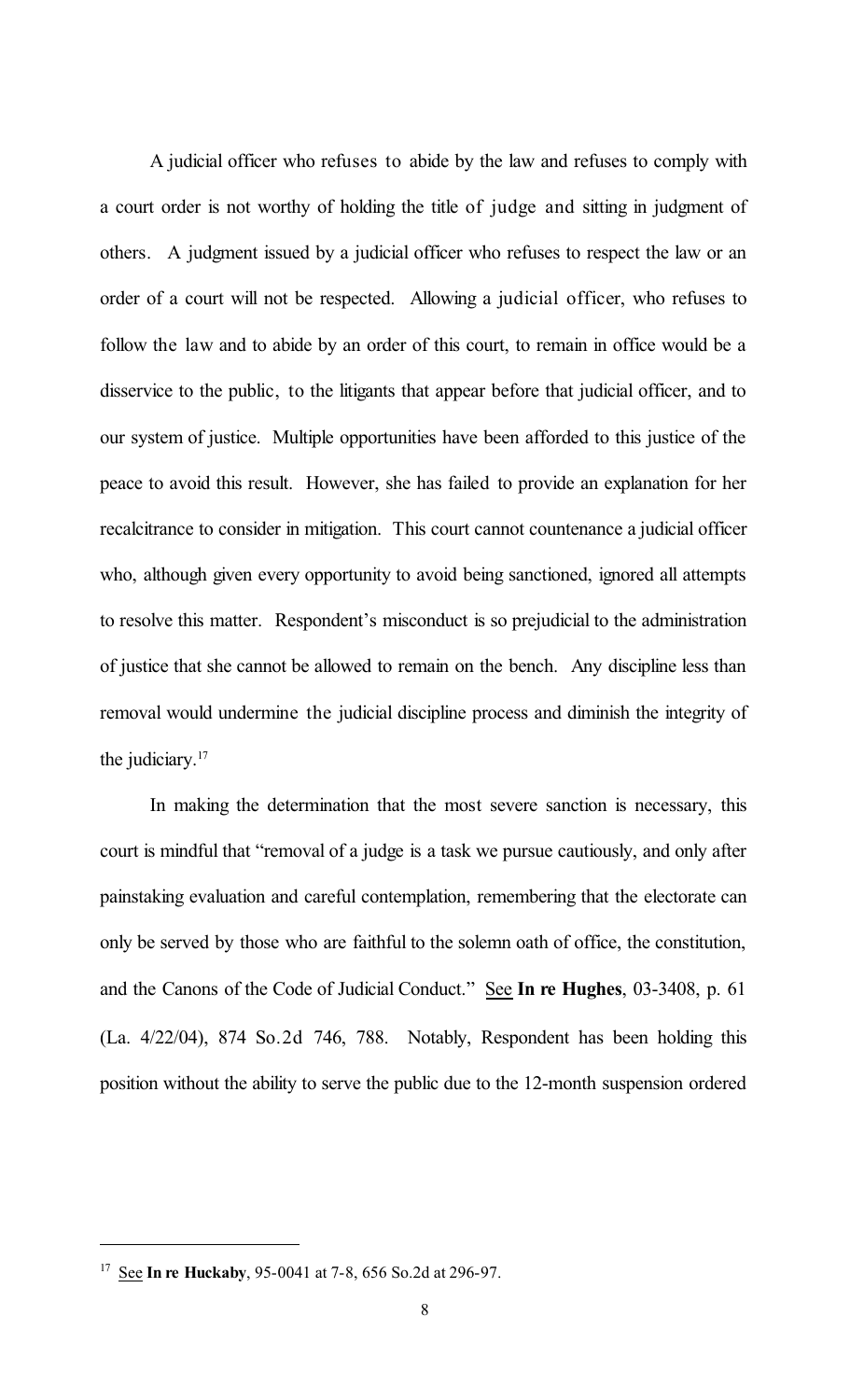by this court on October 15, 2014.<sup>18</sup> Although given the opportunity to purge herself of this barrier to serving, Respondent chose otherwise. 19

As found by the Commission, consideration of the **Chaisson** factors supports a determination that removal is the appropriate sanction in this judicial discipline matter, as Respondent's conduct violated Canons 1 and 2(A) of the Code of Judicial Conduct and constituted a "willful and persistent failure to perform [her] duty" and "persistent and public conduct prejudicial to the administration of justice that brings the judicial office into disrepute" in violation of La. Const. art.  $V$ ,  $\S 25(C)$ .

#### **DECREE**

For the foregoing reasons, it is ordered, adjudged, and decreed that Respondent, Justice of the Peace Stacie P. Myers, District 4, Parish of Pointe Coupee, State of Louisiana, be, and is hereby, removed from office for violating La. Const. art. V, § 25(C) and the Code of Judicial Conduct and that her office be, and is hereby, declared to be vacant. Further, Respondent is ordered pursuant to La. Sup.Ct. Rule XXIII,  $\S 26<sup>20</sup>$  to refrain from qualifying as a candidate for judicial office for five years

<sup>&</sup>lt;sup>18</sup> See **In re Myers**, 14-1528 at 8, 156 So.3d at 14.

<sup>&</sup>lt;sup>19</sup> Relative to the 12-month suspension, six months could have been deferred had Respondent filed the delinquent financial statements within the three-month window afforded by the court. See **In re Myers**, 14-1528 at 8, 156 So.3d at 14. Because she failed to do so, the deferred portion of the suspension was later made executory. See **In re Myers**, 14-1528, p. 3 (La. 6/17/15), 166 So.3d 242, 243.

<sup>&</sup>lt;sup>20</sup> In pertinent part, La. Sup.Ct. Rule XXIII,  $\S$  26 provides:

Any former judge who has been removed from office by the Supreme Court pursuant to La. Const. Art.  $V \S 25$  (C) cannot and is prohibited from qualifying to become a candidate for any judicial office until certified eligible by this Court. A judge who has been removed from office shall not be eligible to seek certification for eligibility to qualify for judicial office if (1) he or she was removed from office after being convicted of any felonyor a misdemeanor involving moral turpitude, or after the Court has determined that he orshe has engaged in conduct that would constitute a felony, whether or not there was a conviction, and  $(2)$  the Court states in its order of removal that the judge is permanently barred from seeking future judicial office. In the event the Court does not permanently prohibit the former judge from seeking future judicial office, the judge may, as provided hereafter, apply to the Judiciary Commission for a recommendation to the Court that the